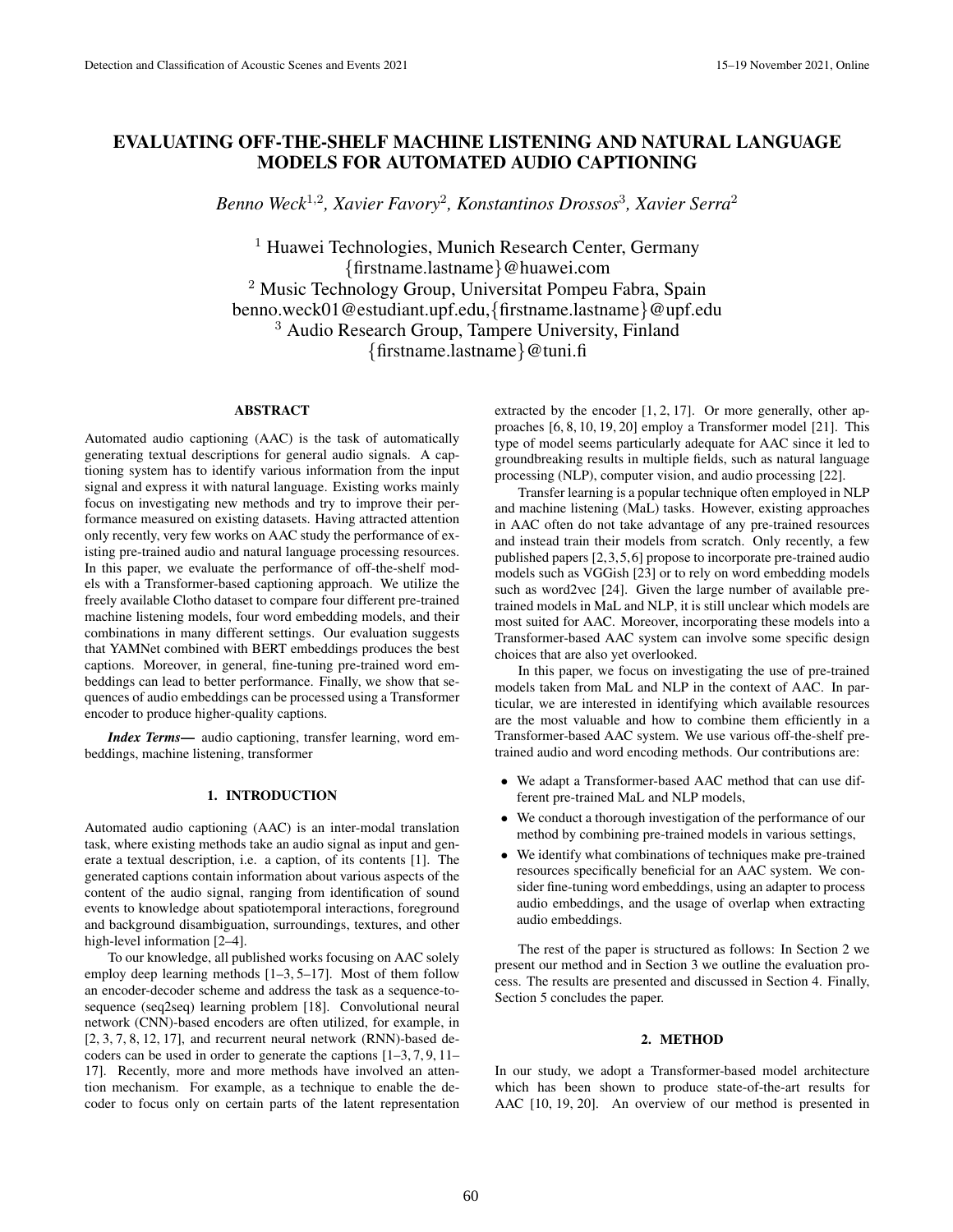Figure 1. It consists of an audio encoder,  $E(\cdot)$ , an embeddings' adapter,  $A(\cdot)$ , and a decoder  $D(\cdot)$ . As E, we employ different pretrained models for general audio processing. For A, we compare the use of no adapter, a multi-layer perceptron (MLP), and a multi-head attention (MHA) component. The output of A is used together with word embeddings of the previously predicted words as an input to D, a Transformer-based decoder<sup>1</sup>.

A sequence of audio features  $\mathbf{X} \in \mathbb{R}^{T \times F}$  with T vectors of F features is used as an input to the method, which outputs a sequence of one-hot encoded tokens  $S \in [0,1]^{K \times W}$ , where K corresponds to the number of tokens in the generated caption and  $W$  to the size of the considered vocabulary. More specifically, X is used as an input to E as

$$
\mathbf{Z} = \mathbf{E}(\mathbf{X}),\tag{1}
$$

where  $\mathbf{Z} \in \mathbb{R}^{T' \times F'}$  is a sequence of  $T'$  intermediate representations with  $F'$  features provided by the pre-trained model (i.e. an audio embedding sequence). Then, the adapter A will process Z as

$$
\mathbf{Z}' = \mathbf{A}(\mathbf{Z}),\tag{2}
$$

where  $\mathbf{Z}' \in \mathbb{R}^{T' \times F''}$  and  $F''$  is the dimensionality of the features that A outputs. Finally, the decoder D will predict the probability distribution of appearance over the W words at the k-th step,  $\mathbf{S}_k$ , as

$$
\mathbf{S}_k = \mathbf{D}(\mathbf{Z}', \mathbf{S}'_0, \dots, \mathbf{S}'_{k-1}),\tag{3}
$$

where  $\mathbf{S}'_i$  is a learned word embedding for step i, and  $\mathbf{S}'_0 = \{0\}^{W'}$ . As S', we make use of different pre-trained NLP models.

We employ different audio embedding models that are optimized for a task different from AAC. The extracted audio embeddings might contain information that is specific to the corresponding source task and not necessarily optimal for AAC. We do not finetune the models in our experiment, but instead, we study the usage of different adapters A that process the audio embeddings Z.

The Transformer decoder  $D$  consists of  $N$  blocks, each of them having two serially cascaded MHA layers that perform self and cross-modal (i.e. between audio and words) attention, respectively. The output of the second, cross-modal attention, is given as an input to a linear layer and a layer normalization process. The word embeddings  $S'$  are used as an input to D. Following the original proposal of the Transformer model, we apply a positional encoding to the input word embeddings. To generate the captions, the decoder can be sampled until the desired caption length is met or a special token indicating the end of a sentence is produced.

## 3. EVALUATION

In our study, we compare the performance of four pre-trained audio processing models, two audio embedding adapters, and four pretrained NLP models for AAC, using the AAC dataset Clotho [25].

#### 3.1. Dataset, metrics, and experiments

The Clotho dataset contains a training, a validation, and an evaluation split, comprising 3839, 1045, and 1045 audio examples, respectively. Each audio example is annotated with five captions, and we consider one audio-caption pair a single training example. The performance is assessed using the SPIDEr score [26]. This metric is widely established in the community (e.g. in the AAC task from



Figure 1: Model architecture.

the 2021 DCASE Challenge<sup>2</sup>) as it highly correlates with the human judgment of caption quality [26].

In all our experiments, the decoder part of our model consists of  $N = 3$  stacked Transformer decoder blocks with four 128dimensional attention heads each, similar to what is used in [10,19]. During training, all models are optimized by minimizing the crossentropy loss between the predicted sentence and the target caption using the Adam algorithm ( $\alpha = 0.001$ ,  $\beta_1 = 0.9$ ,  $\beta_2 = 0.999$ , and  $\epsilon = 10^{-8}$ ) with a minibatch size of 256. Early stopping is applied after ten epochs with no improvement of the loss calculated on the held-out validation set. The best model according to this loss is then evaluated on the evaluation set.

To avoid bias in the results, we repeat all experiments ten times with different random initialization and report the mean statistic for all scores. We test all combinations of encoder models with different overlaps, audio embedding adapter layers, fixed or fine-tuned word embeddings. In total, it constitutes 264 different settings.

#### 3.2. Audio embedding models

For each employed audio embedding model, we follow the authors' methodology to extract audio embeddings using their pre-trained models. We use the pre-trained models as encoders with frozen weights, i.e. without fine-tuning.

Existing AAC approaches use audio encoders with different hop-sizes. In this work, we study the impact of using overlap when extracting the audio embeddings. More specifically, we use two different settings for the embedding extraction hop-size, corresponding to 50% overlap and no overlap.

Table 1: Audio encoder models compared in this study.

| Encoder       | Dimensionality | Window | Learning        |
|---------------|----------------|--------|-----------------|
| <b>VGGish</b> | 128            | 0.96 s | supervised      |
| YAMNet        | 1024           | 0.96 s | supervised      |
| OpenL3        | 512            | 1.00 s | self-supervised |
| <b>COALA</b>  | 1152           | 2.20 s | contrastive     |

<sup>2</sup>http://dcase.community/challenge2021/

<sup>&</sup>lt;sup>1</sup>For a complete description of the Transformer decoder, refer to [21].

task-automatic-audio-captioning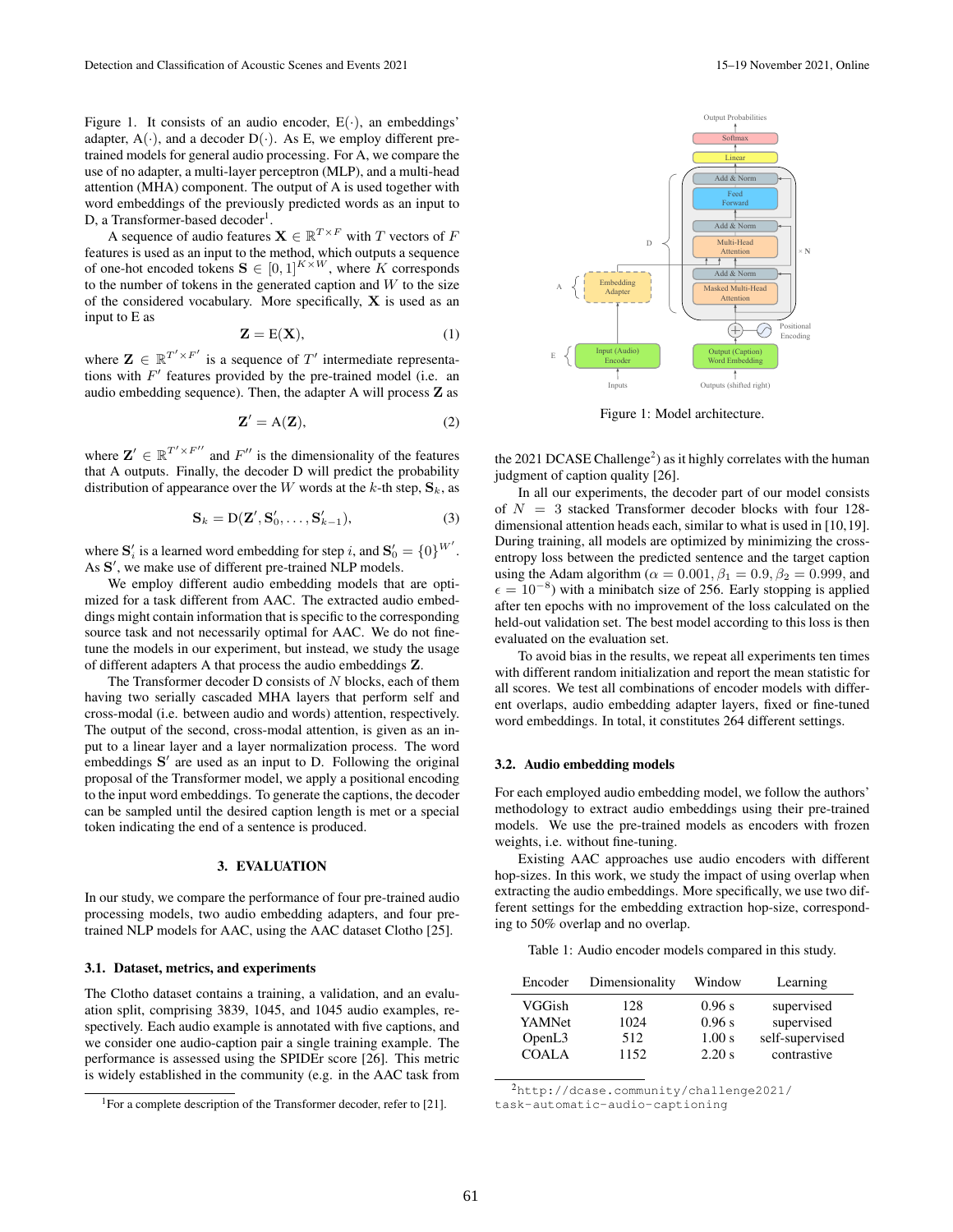Table 1 gives an overview of the audio source models we compared. All four are CNN-based models. The first, VGGish [23], is inspired by the VGG architecture mainly used in computer vision [27]. It was trained on a preliminary version of the YouTube-8M dataset in a supervised fashion [28]. It extracts 128-dimensional embeddings from roughly 1 second of audio. The second audio embedding model is YAMNet, which also draws inspiration from computer vision models [23]. It employs a MobileNet [29] architecture to extract embeddings with dimensionality 1024 from almost 1 second of audio. The model was trained to predict 521 audio event classes on the AudioSet dataset [30]. The third model, OpenL3 [31], is a modified and freely available version of the  $L^3$ -Net [32]. OpenL3 is trained in a self-supervised way in an audio-visual correspondence task, relying on videos from AudioSet. From the multiple variants that the authors provide, we chose the model configuration that produces an embedding of size 512, and that was trained with 128 Mel bands as input representation in the environmental sound setting. The fourth and final model is COALA [33], a model trained by taking advantage of userprovided tags in Freesound<sup>3</sup> [34]. During training, it employed a contrastive learning approach to align audio and associated tag embeddings, producing an audio embedding model that can extract semantically enriched audio representations. The model produces embeddings from 2.2-second patches.

### 3.3. Adapter Layers

We compare two different adapter architectures that are depicted in Figure 2 and contrast them with applying no adapter, which we refer to as the identity function. The aim is to investigate if one kind of adapter can improve the performance of a Transformer-based AAC method. Moreover, the adapters ensure a match in dimension between the audio embeddings and the internal dimension of the decoder. It enables us to compare embeddings of different sizes from different models — with a fixed number of decoder parameters. When not using any adapter, the first decoder layer changes in size depending on the embeddings' dimensionality.

As the first adapter, we employ a two-layer MLP with a hidden layer of size 256 and rectified linear unit (ReLU) as activation function, as shown in Figure 2, to compute the adapted representation with weights shared across time. The second adapter layer is an MHA block, followed by a linear layer and a layer normalization process, also known as a Transformer encoder layer [21]. This type of network was previously combined with a VGGish embedding model in the context of AAC [5]. It complements our decoder in such a way that our model architecture is similar to a full Transformer model for AAC [6]. The MHA block employs four attention heads of 128 dimensions. A linear dimensionality reduction function as described in [6] and a positional encoding precede it.

## 3.4. Word embedding models

Our first word embedding model is word2vec [24], which is based on the skip-gram algorithm. We use the publicly available model pre-trained on three million words and phrases from Google News.

Our second model is GloVe [35], which takes a different approach by learning context information from corpus-level wordword co-occurrence statistics rather than local context windows. The authors show that GloVe is an improvement over the word2vec



Figure 2: Embedding adapter architectures: Identity (left), MLP (middle), and MHA-based (right).

algorithm in downstream word analogy and Named Entity Recognition tasks. We employ the publicly available model trained on the combination of a 2014 Wikipedia copy and the Gigaword 5 corpus [36], which together contain six billion tokens.

The third word embedding model is fastText, which implements several optimizations on top of the word2vec skip-gram algorithm [37]. FastText provides better handling of multi-word phrases, uses a weighted context, and considers subwords (i.e. character n-grams). We use the publicly available model trained with subword information on the Common Crawl corpus, which contains 600B tokens and is significantly larger than the corpora used for the Glove and word2vec model [38].

We employ **BERT** as our fourth model, which is a large language model based on the Transformer architecture and can be used as a feature extractor to extract word embeddings [39]. In contrast to models mentioned above, such as word2vec, BERT also takes the context of a token — the entire sentence — into account when extracting embeddings, i.e. producing embeddings that are contextsensitive. We use the  $BERT_{BASE}$  configuration pre-trained on a Wikipedia copy (2.5B words) and the BookCorpus dataset (800M words) [40]. Different ways to use the layers of BERT as word embeddings have been discussed in the literature, and it is not clear what the best choice is for AAC. We decided to use the penultimate layer as embeddings as this can produce highly contextualized representations that are not too task-specific [41]. We extract the word embeddings from an entire caption. Due to the computational cost of the model, it will not be fine-tuned in our experiments.

Additionally, to explore if pre-trained word embeddings can be helpful, we also adopt randomly initialized word vectors and a continuous bag-of-words (CBOW) word2vec model [24] trained using the text of the captions in the Clotho training set. Finally, all word embedding models produce embeddings with  $W' = 300$  dimensions, except for those from the BERT model with  $W' = 768$ .

#### 4. RESULTS AND DISCUSSION

In this section, we show and discuss the results of our experiment. We organize our discussion around, first, the performance of the different pre-trained audio encoder models. Second, we discuss the usage of the different audio embedding adapter components. Third, we study the performance of different word embedding models and the impact of fine-tuning them. Finally, we show the potential of computing audio embeddings on overlapped audio frames.

Table 2 lists the optimal settings for each of the audio encoder models that we found, and Figure 3 displays box plots of the audio encoder models' performance for each adapter. The top-performing model in the best overall setting (YAMNet, BERT, MHA) achieved a SPIDEr score of 0.1914. Moreover, we found that YAMNet consistently outperforms the other audio models. Overall, audio en-

<sup>&</sup>lt;sup>3</sup>The training data from COALA and Clotho are disjoint sets.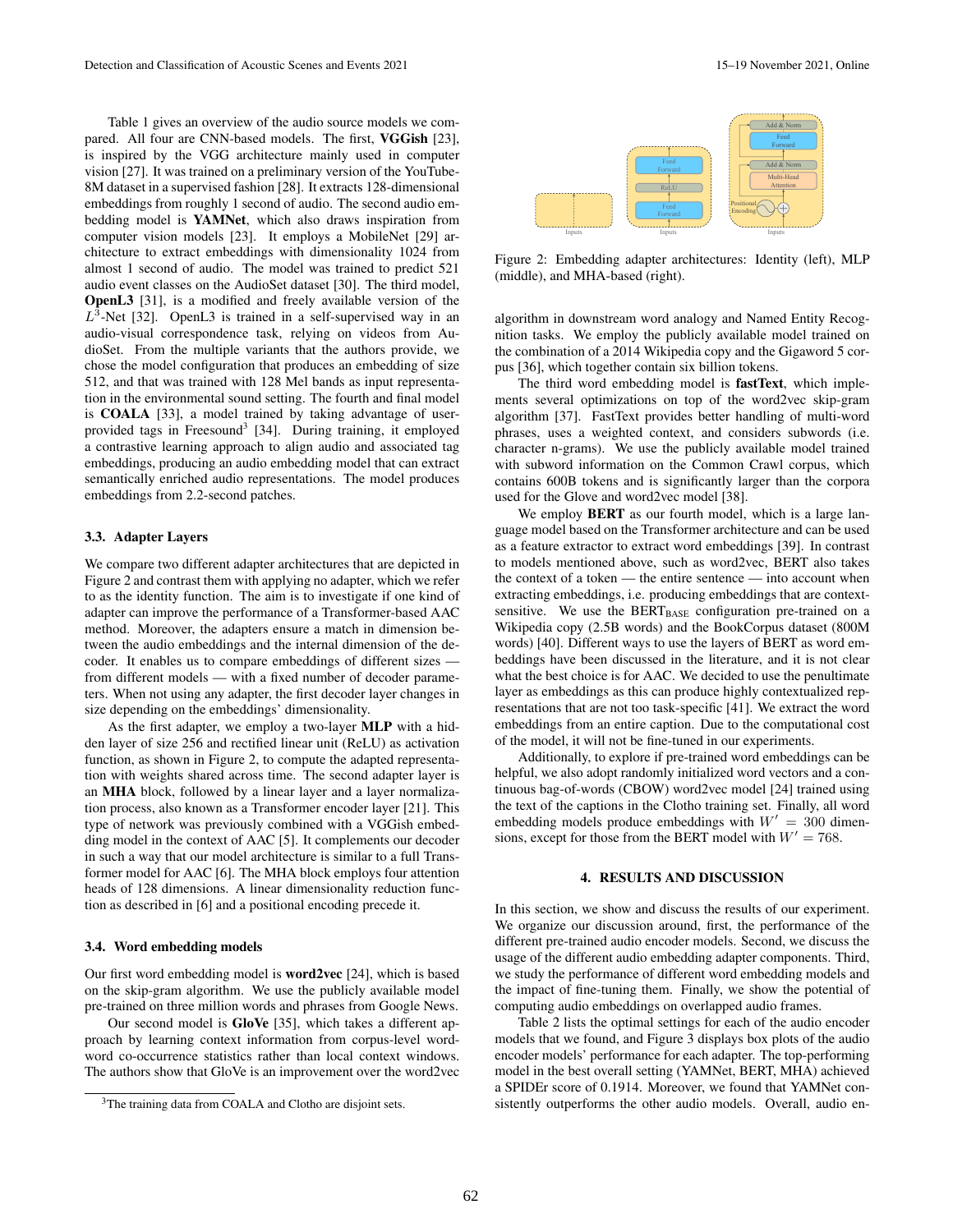Table 2: Top-performing settings for pre-trained encoder models and their SPIDEr score when embeddings are extracted with no or 50% overlap  $(*, and  $\dagger$  respectively).$ 

|                   |           | <b>SPIDE</b> r |        |
|-------------------|-----------|----------------|--------|
| Word<br>embedding | Adapter   | Mean           | SD     |
| <b>BERT</b>       | MHA-based | 0.1495         | 0.0044 |
| <b>BERT</b>       | MHA-based | 0.1620         | 0.0051 |
| <b>BERT</b>       | MHA-based | 0.1677         | 0.0052 |
| <b>RERT</b>       | MHA-based | 0.1793         | 0.0066 |
|                   |           |                |        |



Figure 3: Comparison of SPIDEr score for different encoder models averaged over multiple different experiment settings.

coder models trained in a supervised classification task using large datasets, YAMNet & VGGish, are superior to the models that are trained in a self-supervised way or using contrastive learning. This highlights the potential of using large datasets for pre-training audio encoders in auto-tagging tasks and using them for AAC.

Using an MHA-based encoder as an adapter on top of the audio embeddings consistently provides the best results (Figure 3 and Table 2), whereas using the MLP does not provide any improvement in comparison with no adapter. Interestingly, the benefit of the MHA-based adapter is most prominent for OpenL3, which has been trained in a self-supervised way. This suggests that the audio embeddings extracted with OpenL3 contain some semantics useful for AAC that can be exploited using an adapter such as the MHAbased one. Our results suggest that employing a Transformer-based encoder using positional encoding and MHA can process sequences of audio embeddings, leading to better performance in AAC, which aligns well with findings from previous works [6, 10].

The left part of Figure 4 reports a performance comparison of the different word embeddings employed in our evaluation. On average, using the pre-trained BERT model to extract the word embeddings leads to the best performance. It is worth mentioning that we are using BERT as a fixed external word embedding model instead of using its full capacity, for example, by fine-tuning it for AAC. However, the latter would require much more computational resources (the BERT model has around 110M parameters).

Training word embedding representations from scratch during AAC provides already promising results. By using pre-trained word embeddings, such as word2vec, GloVe, and fastText, we can slightly improve this performance. Additionally, fine-tuning them can significantly improve their performance (one-sided Wilcoxon signed-rank tests  $p < 0.001$ , for each pre-trained word embedding model). Interestingly, optimizing the randomly initialized word



Figure 4: SPIDEr sores for word embedding (left) and audio embedding models (right). Scores are averaged over all combinations is each case.

representations does not improve their performance. This highlights the need for pre-trained word representations in the context of our AAC task.

The right side of Figure 4 displays the performance of the audio models with and without overlap when extracting the embeddings. In particular, we observe that computing the embeddings with 50% overlap leads to improved performance with two audio encoders. One-sided Wilcoxon signed-rank tests indicated that this improvement is significant for COALA ( $W = 84$ ,  $p < 8.08e^{-07}$ ) and YAMNet ( $W = 112, p < 3.92e^{-06}$ ).

# 5. CONCLUSION

In this paper, we conduct a comparative analysis of many off-theshelf resources from natural language processing (NLP) and the machine listening field for automated audio captioning (AAC). The core components of our method are a fixed audio encoder, an audio embedding adapter, and a Transformer-based decoder. Our results show that YAMNet outclasses the other audio embedding models when used as an encoder. The performance can be increased for two encoders (COALA & YAMNet) by computing the embeddings on overlapped frames. Processing the audio embeddings with a multihead attention-based adapter can increase the performance of our captioning system while using a multi-layer perceptron is not different from not using any adapter. We found that pre-trained word embedding models are a valuable resource for AAC, particularly so when fine-tuned during the training. Using BERT as a fixed embedding extraction model gave the best results. This result motivates the usage of large pre-trained NLP models such as BERT to create better AAC methods.

Future work could investigate the impact of the positional encoding in the audio adapter by independently evaluating the multihead attention adapter. Finally, fine-tuning the audio embedding models has not been studied in this work. However, it may be an essential technique that can benefit AAC approaches, as highlighted by the fact that adding an adaptation model to process the embeddings significantly increases the performance of our system.

#### 6. ACKNOWLEDGMENT

K. Drossos has received funding from the European Union's Horizon 2020 research and innovation programme under grant agreement No 957337, project MARVEL.